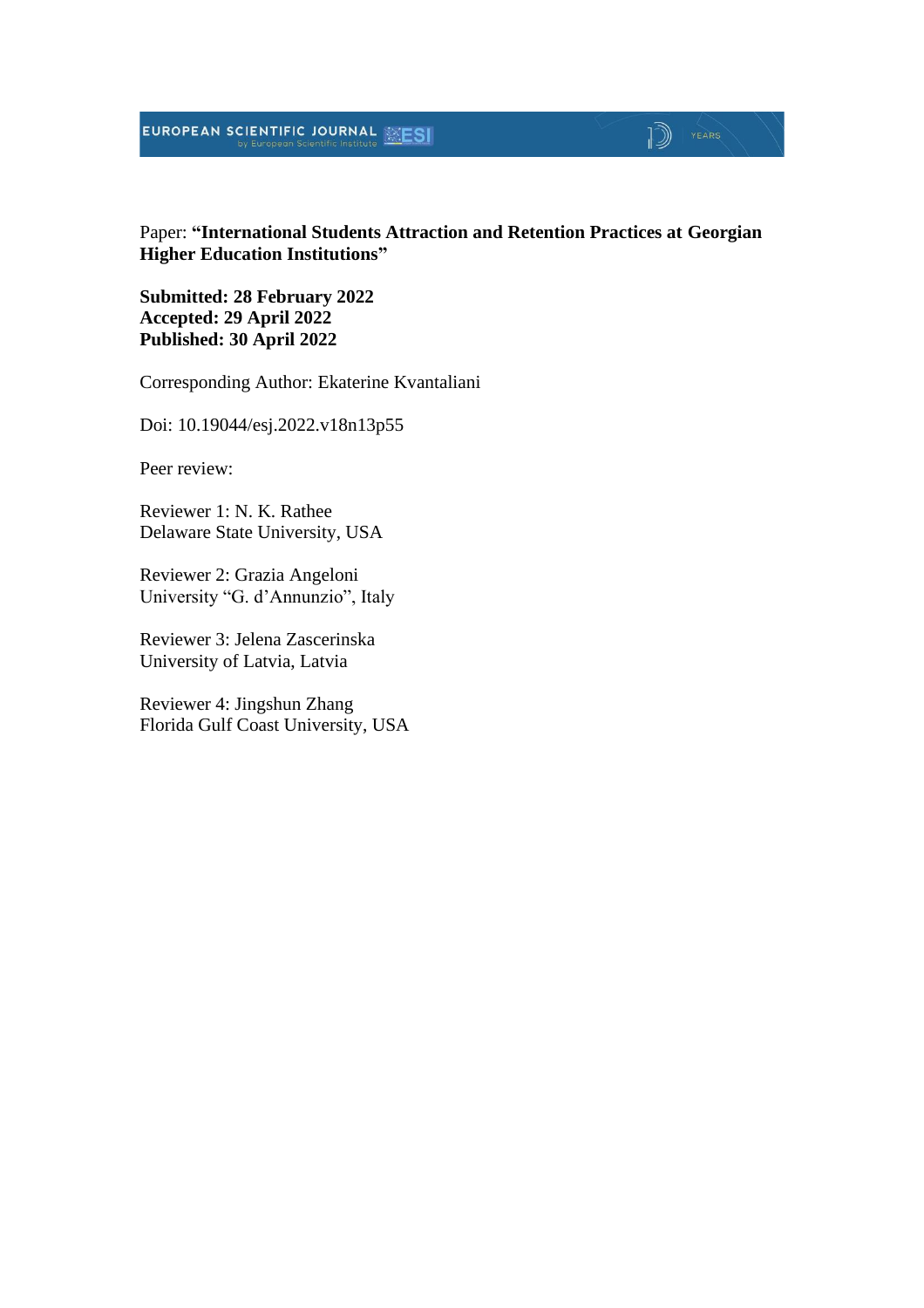------------------------------------------------------ Reviewer A: Recommendation: Accept Submission

------------------------------------------------------

#### **The TITLE is clear and it is adequate to the content of the article.**

The title is clear and adequate to the content of the article.

#### **The ABSTRACT clearly presents objects, methods, and results.**

The abstract is clear and well-written.

#### **There are a few grammatical errors and spelling mistakes in this article.**

There are no grammatical errors and mistakes in the article.

#### **The study METHODS are explained clearly.**

The study methods are clearly explained.

#### **The body of the paper is clear and does not contain errors.**

The paper is well-organized and thought-provoking.

#### **The CONCLUSION or summary is accurate and supported by the content.**

The conclusions are accurate and address the research questions.

#### **The list of REFERENCES is comprehensive and appropriate.**

The references are comprehensive and appropriate.

#### *Please rate the TITLE of this paper.*

[Poor] **1-5** [Excellent]

5

#### *Please rate the ABSTRACT of this paper.*

[Poor] **1-5** [Excellent]

5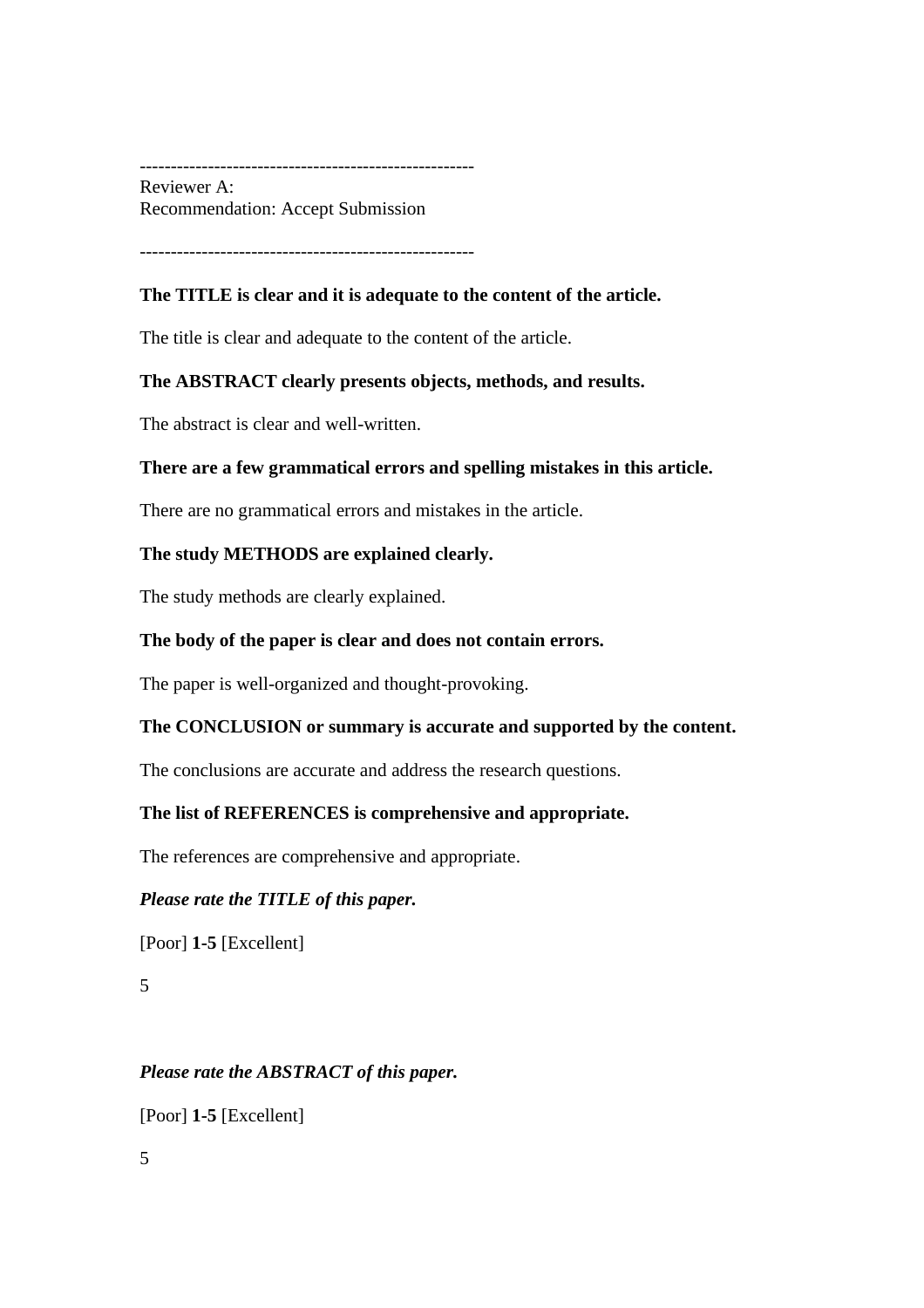# *Please rate the LANGUAGE of this paper.*

[Poor] **1-5** [Excellent]

5

# *Please rate the METHODS of this paper.*

[Poor] **1-5** [Excellent]

5

# *Please rate the BODY of this paper.*

[Poor] **1-5** [Excellent]

5

# *Please rate the CONCLUSION of this paper.*

[Poor] **1-5** [Excellent]

5

# *Please rate the REFERENCES of this paper.*

[Poor] **1-5** [Excellent]

5

# **Overall Recommendation!!!**

Accepted, no revision needed

# **Comments and Suggestions to the Author(s):**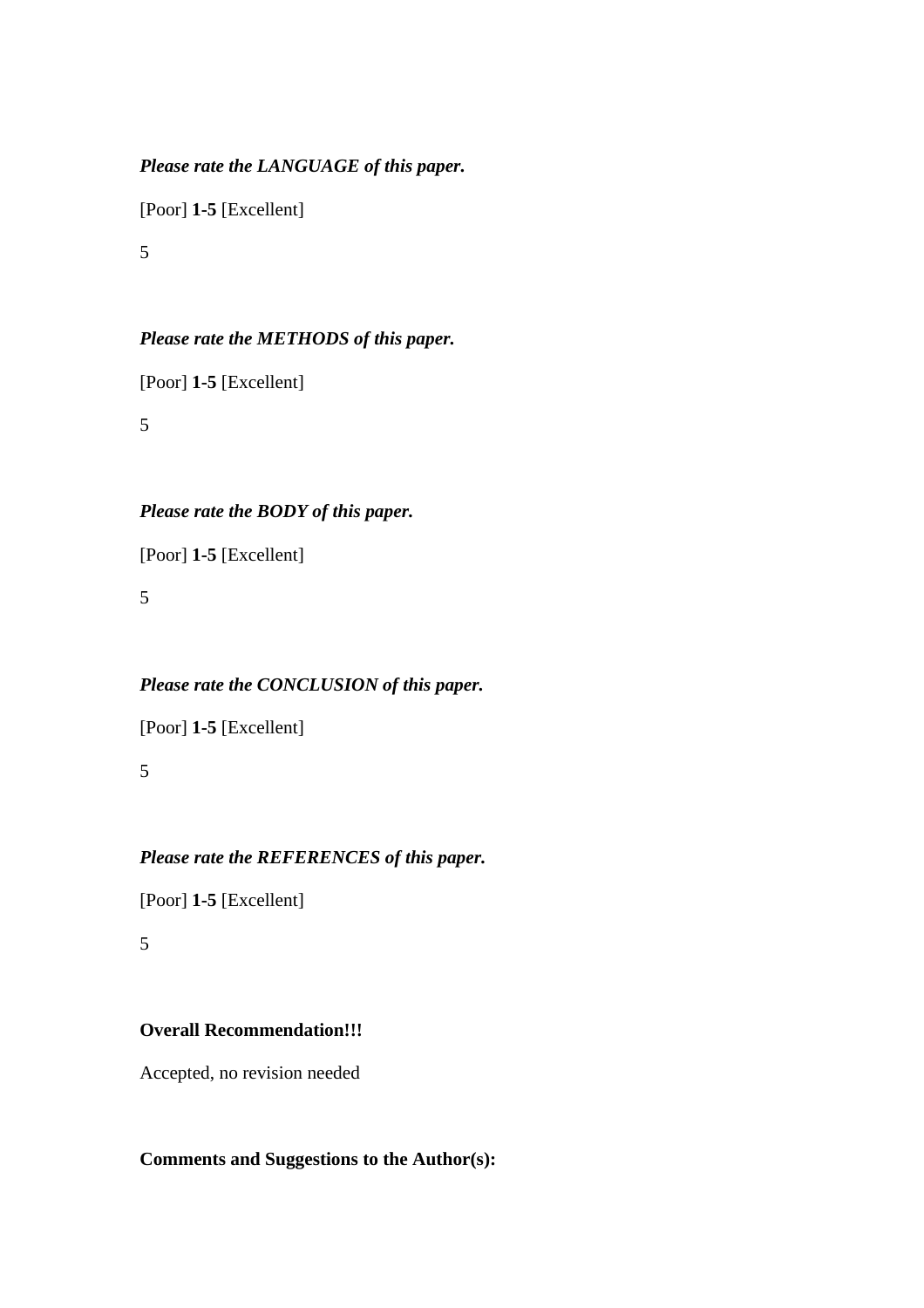------------------------------------------------------

------------------------------------------------------ Reviewer B: Recommendation: Accept Submission

------------------------------------------------------

#### **The TITLE is clear and it is adequate to the content of the article.**

Yes, the title of the paper concisely conveys the purpose of this study.

#### **The ABSTRACT clearly presents objects, methods, and results.**

Abstract has all the required components to provide the reader with an overview of the study.

#### **There are a few grammatical errors and spelling mistakes in this article.**

Very few grammatical errors.

#### **The study METHODS are explained clearly.**

The methodology of the paper is quite descriptive and explains the process.

#### **The body of the paper is clear and does not contain errors.**

The body of the paper is very cohesive and maintains a smooth flow of the narrative.

#### **The CONCLUSION or summary is accurate and supported by the content.**

The author has very precisely drawn the conclusions

#### **The list of REFERENCES is comprehensive and appropriate.**

The research cited in the study has been duly supported by the references.

#### *Please rate the TITLE of this paper.*

[Poor] **1-5** [Excellent]

5

#### *Please rate the ABSTRACT of this paper.*

[Poor] **1-5** [Excellent]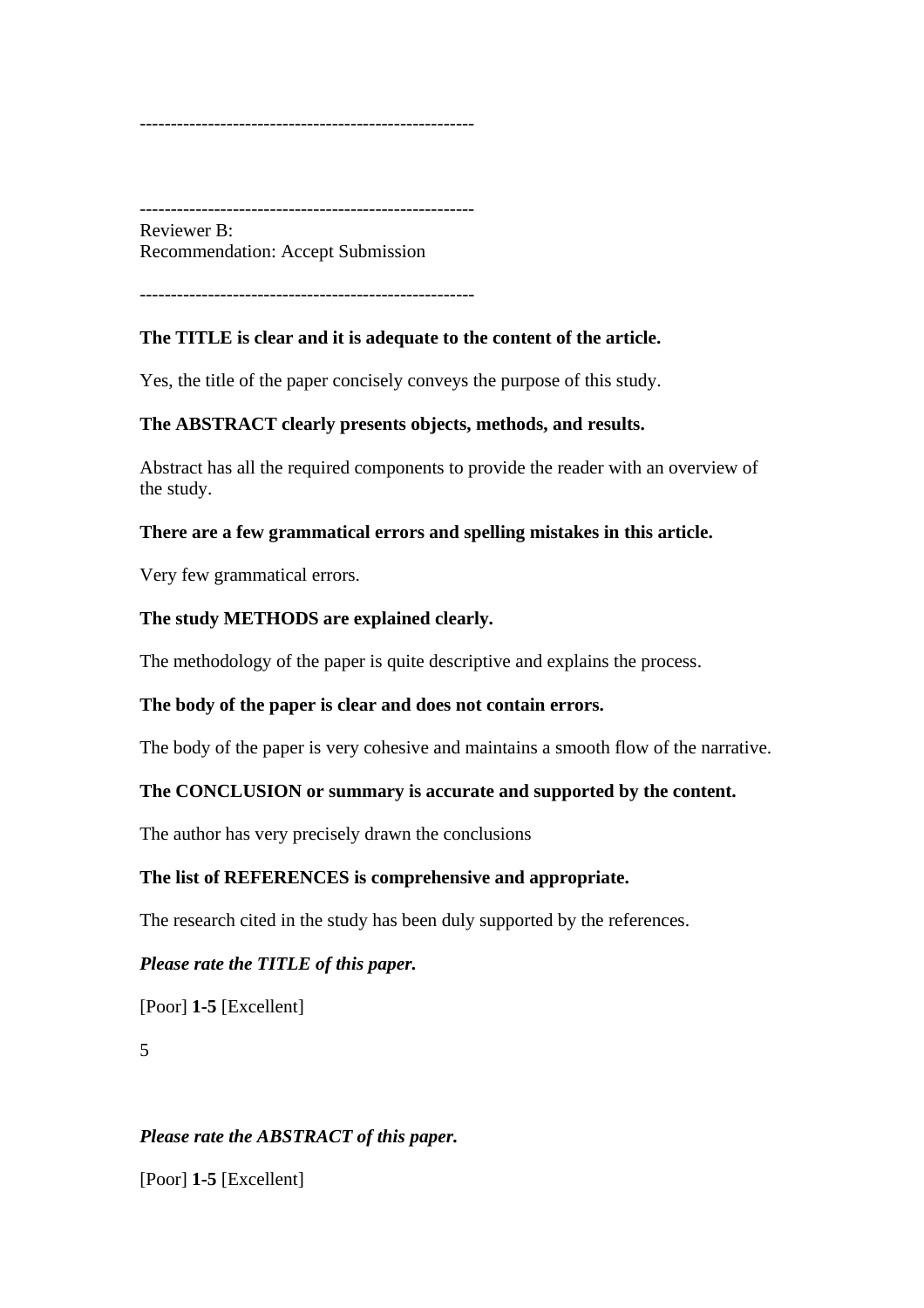#### *Please rate the LANGUAGE of this paper.*

[Poor] **1-5** [Excellent]

5

#### *Please rate the METHODS of this paper.*

[Poor] **1-5** [Excellent]

4

# *Please rate the BODY of this paper.*

[Poor] **1-5** [Excellent]

5

# *Please rate the CONCLUSION of this paper.*

[Poor] **1-5** [Excellent]

5

### *Please rate the REFERENCES of this paper.*

[Poor] **1-5** [Excellent]

5

#### **Overall Recommendation!!!**

Accepted, no revision needed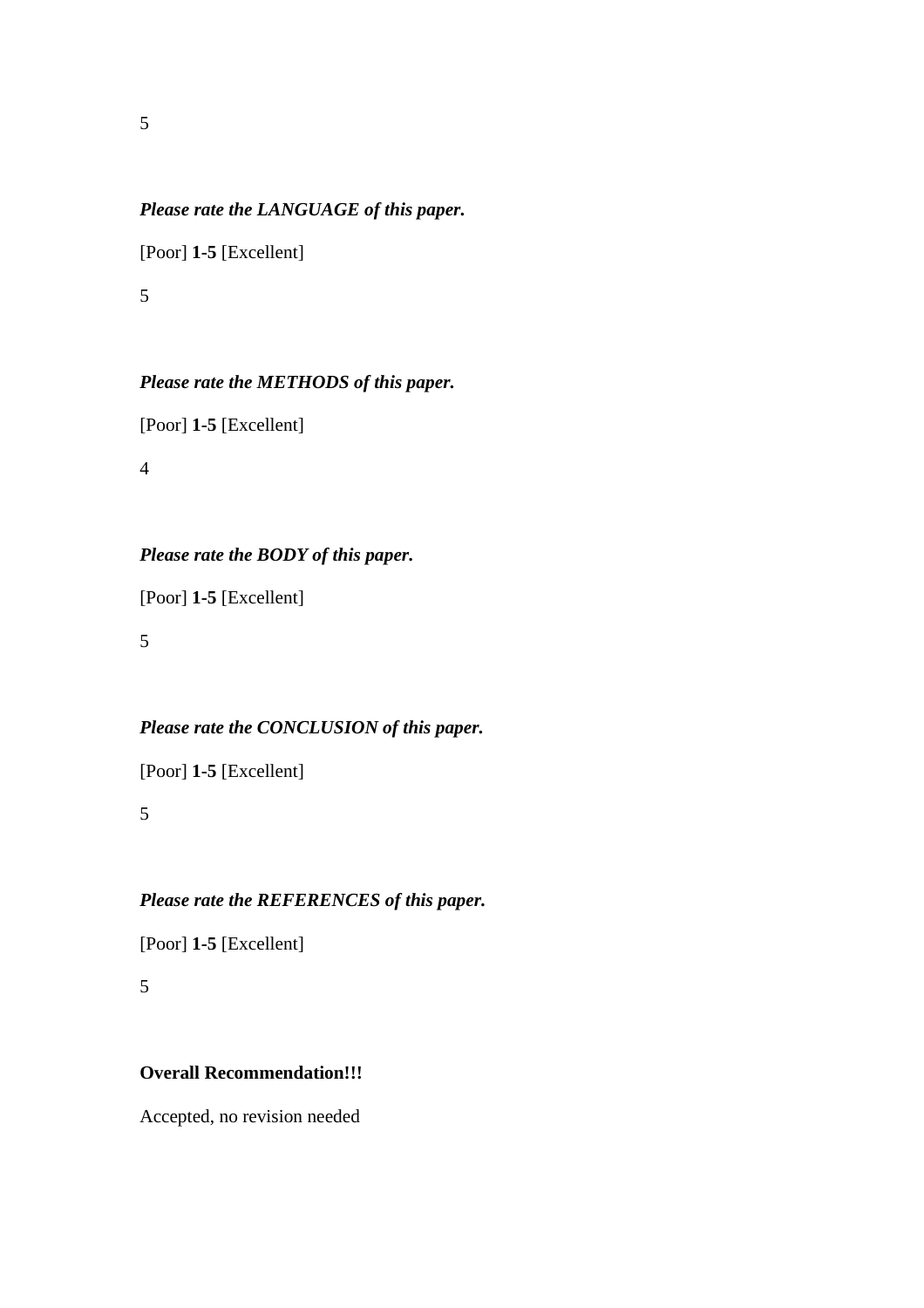#### **Comments and Suggestions to the Author(s):**

------------------------------------------------------

------------------------------------------------------ Reviewer C: Recommendation: Revisions Required

------------------------------------------------------

#### **The TITLE is clear and it is adequate to the content of the article.**

The title is lear and coherent with the issue

#### **The ABSTRACT clearly presents objects, methods, and results.**

The abstract introduces objects, approach and results of the investigation

#### **There are a few grammatical errors and spelling mistakes in this article.**

the language is plain and correct

#### **The study METHODS are explained clearly.**

the Grounded theory approach and the qualitative methodology used seem to fit the purpose, even if a quantitative analysis led on by some software e.g. T-LAB applied to the participants' interviews would have endowed the contents discussed with a higher analytical rigour

#### **The body of the paper is clear and does not contain errors.**

the body of the paper is coherent with the analysis categories at the basis of the investigation

#### **The CONCLUSION or summary is accurate and supported by the content.**

The conclusions are quite accurate even if they could be more detailed by analyzing the participants'response on the basis of the occurrences, co-occurrences in the speech and the chi-square function

#### **The list of REFERENCES is comprehensive and appropriate.**

the bibliography can absolutely be expanded with reference texts on Grounded theory and interviews. International sociological research provides excellent insights

#### *Please rate the TITLE of this paper.*

[Poor] **1-5** [Excellent]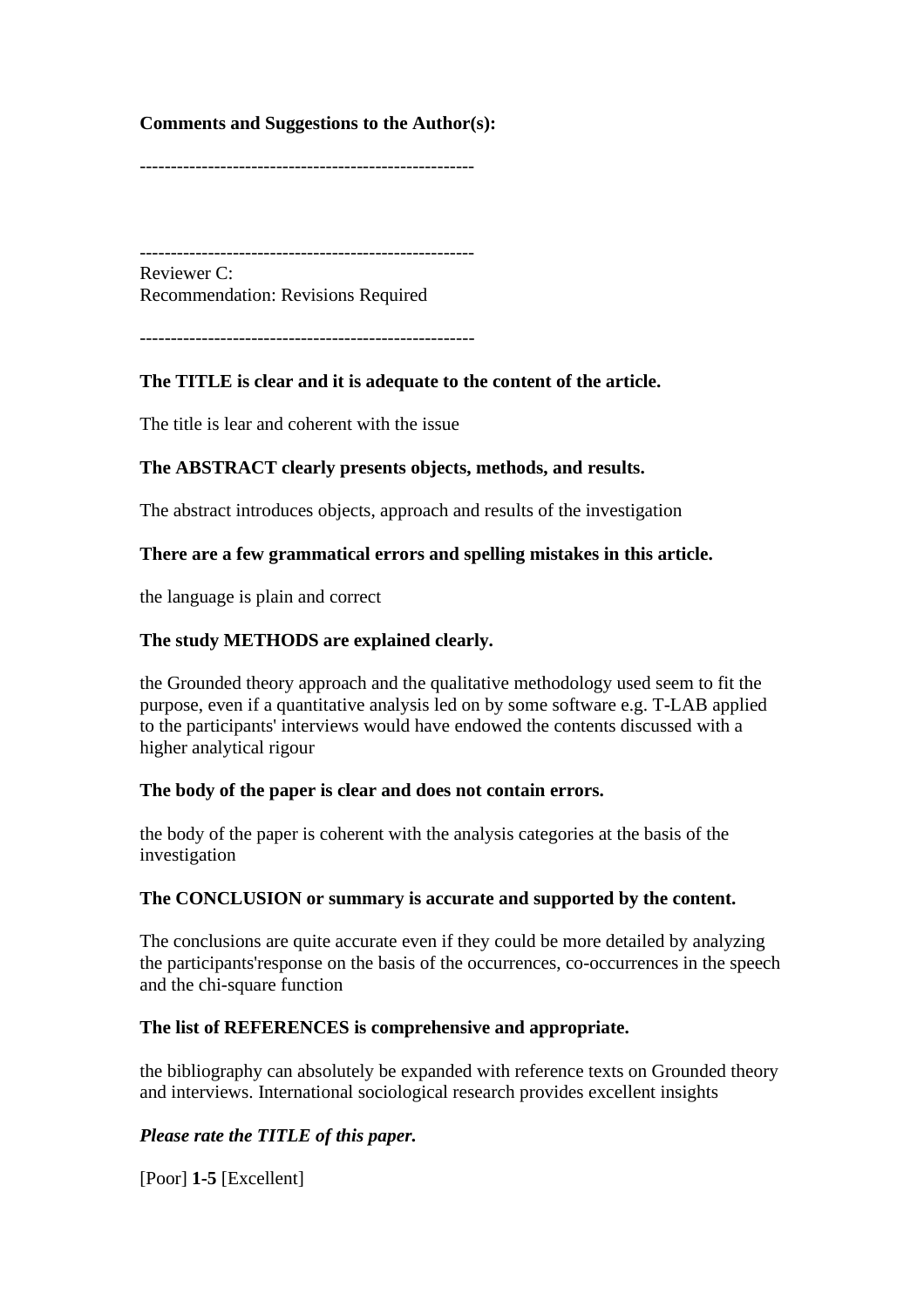#### *Please rate the ABSTRACT of this paper.*

[Poor] **1-5** [Excellent]

4

### *Please rate the LANGUAGE of this paper.*

[Poor] **1-5** [Excellent]

5

# *Please rate the METHODS of this paper.*

[Poor] **1-5** [Excellent]

3

# *Please rate the BODY of this paper.*

[Poor] **1-5** [Excellent]

4

### *Please rate the CONCLUSION of this paper.*

[Poor] **1-5** [Excellent]

3

### *Please rate the REFERENCES of this paper.*

[Poor] **1-5** [Excellent]

2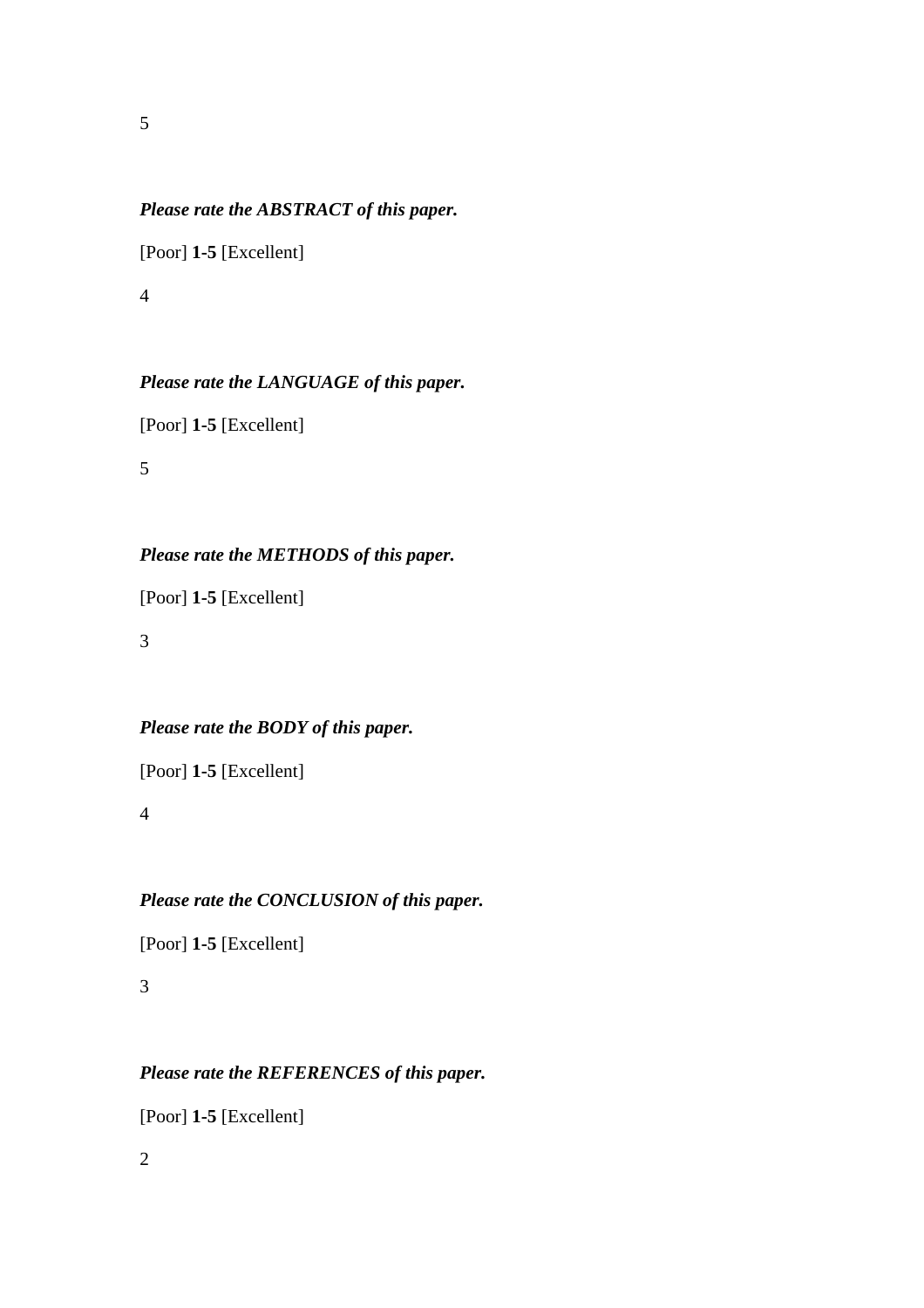#### **Overall Recommendation!!!**

Accepted, minor revision needed

#### **Comments and Suggestions to the Author(s):**

Extend the methodology to quantitative analysis; widen references.

------------------------------------------------------

------------------------------------------------------ Reviewer G:

Recommendation: Revisions Required

------------------------------------------------------

#### **The TITLE is clear and it is adequate to the content of the article.**

The title of the submitted paper reflects the content of the article and is wellformulated.

#### **The ABSTRACT clearly presents objects, methods, and results.**

The abstract describes objects and methods. However, the results of the research are not presented in the abstract.

#### **There are a few grammatical errors and spelling mistakes in this article.**

The article contains some misprints, grammatical errors and spelling mistakes. For example, on Page 5 and 6, "....data was..." while data are plural. Some articles are missed. On page 7, the sentence "...Keystone... students to partner to university;;;" requires reformulation. On Page 22, "All these activities improve th..." while it should be "the"? The abbreviations as GPA on Page 25 could be explained.

#### **The study METHODS are explained clearly.**

The study methods are briefly presented. The choice of the methods is adequately explained.

#### **The body of the paper is clear and does not contain errors.**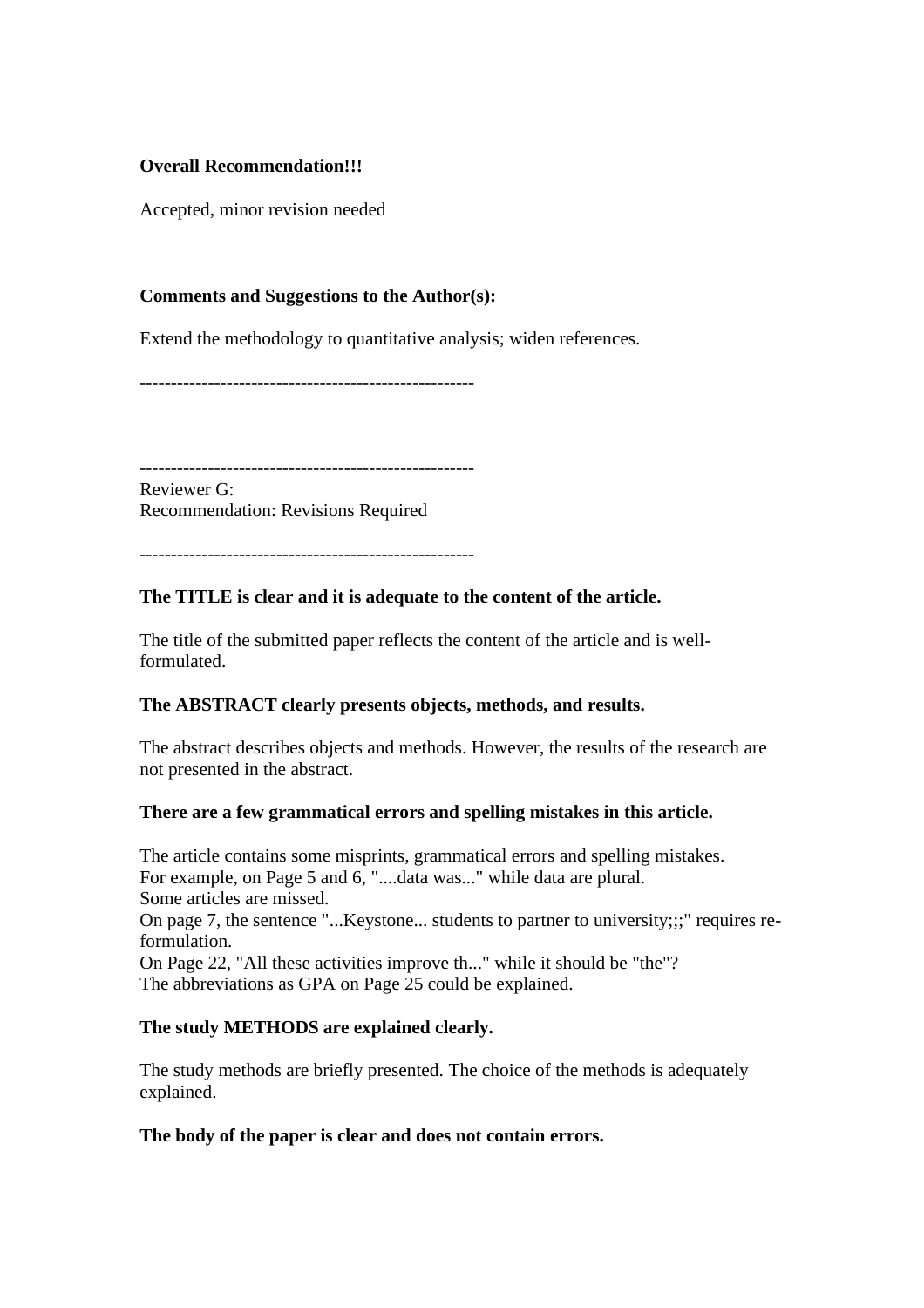The body of the article is well structured. It is also written in a good style. On page 12, Table is not entitled and is not referred in the text of the article.

# **The CONCLUSION or summary is accurate and supported by the content.**

The conclusions are mostly built of the research findings. However, what refers to internal and external factors, the factor appear only in the conclusions, and their connection to the codes is not clarified. Further research work in this field is not indicated, too.

# **The list of REFERENCES is comprehensive and appropriate.**

The list of literature is a good illustration of current work done in the research field in the 21st century. However, on Page 3, the cited work of McChesney 2013 does not appear in the list of references. On Page 4, the citation should be shown in this way: (Yan, 2017; Zhavnia, 2016).

# *Please rate the TITLE of this paper.*

[Poor] **1-5** [Excellent]

5

# *Please rate the ABSTRACT of this paper.*

[Poor] **1-5** [Excellent]

4

# *Please rate the LANGUAGE of this paper.*

[Poor] **1-5** [Excellent]

4

# *Please rate the METHODS of this paper.*

[Poor] **1-5** [Excellent]

4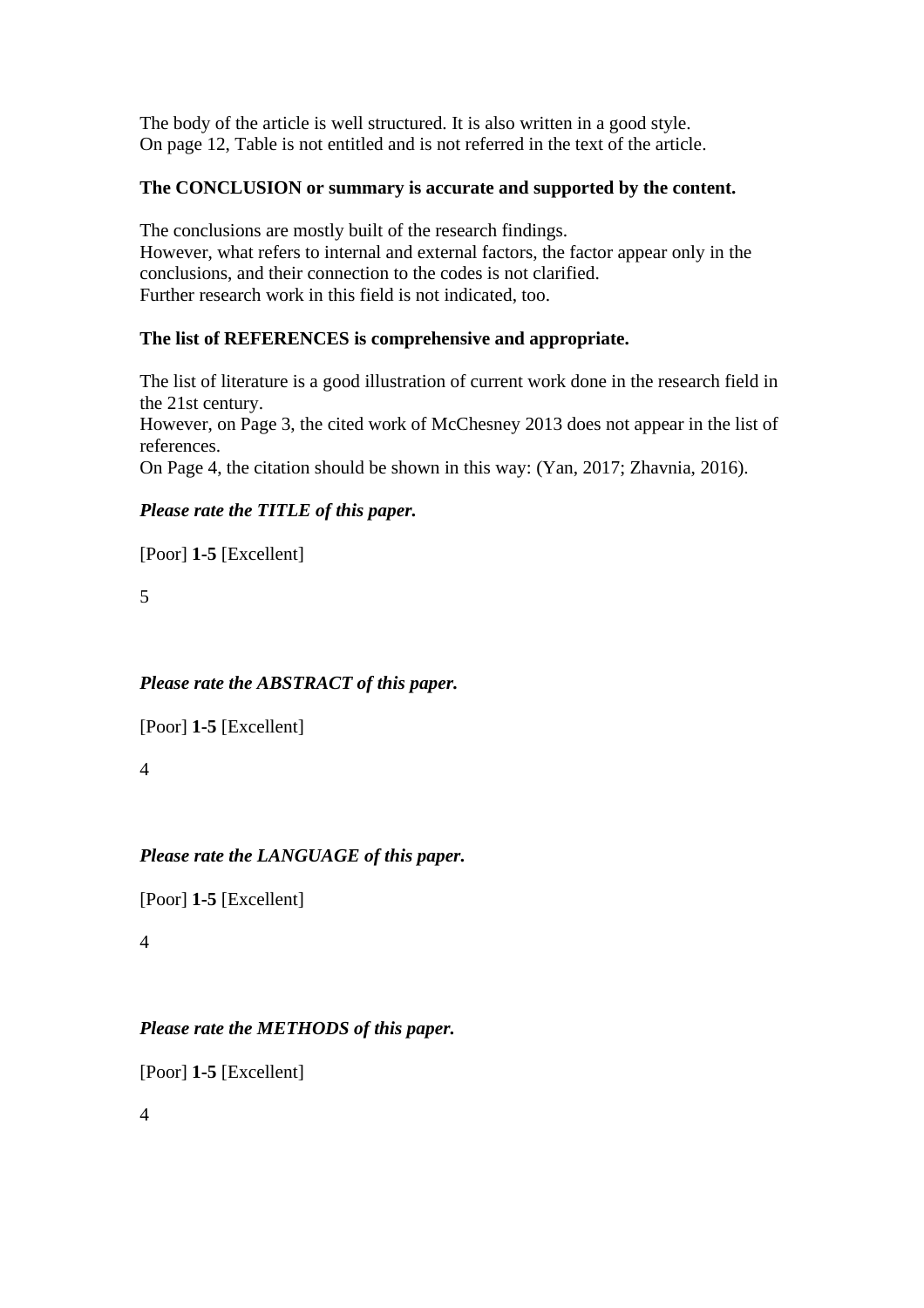### *Please rate the BODY of this paper.*

[Poor] **1-5** [Excellent]

4

### *Please rate the CONCLUSION of this paper.*

[Poor] **1-5** [Excellent]

4

# *Please rate the REFERENCES of this paper.*

[Poor] **1-5** [Excellent]

4

#### **Overall Recommendation!!!**

Accepted, minor revision needed

#### **Comments and Suggestions to the Author(s):**

Thanks to the author(s) for the timely discussion of the research topic important to many involved in higher education!

------------------------------------------------------

------------------------------------------------------

Reviewer H: Recommendation: Resubmit for Review

------------------------------------------------------

#### **The TITLE is clear and it is adequate to the content of the article.**

It is clear. However not strong

#### **The ABSTRACT clearly presents objects, methods, and results.**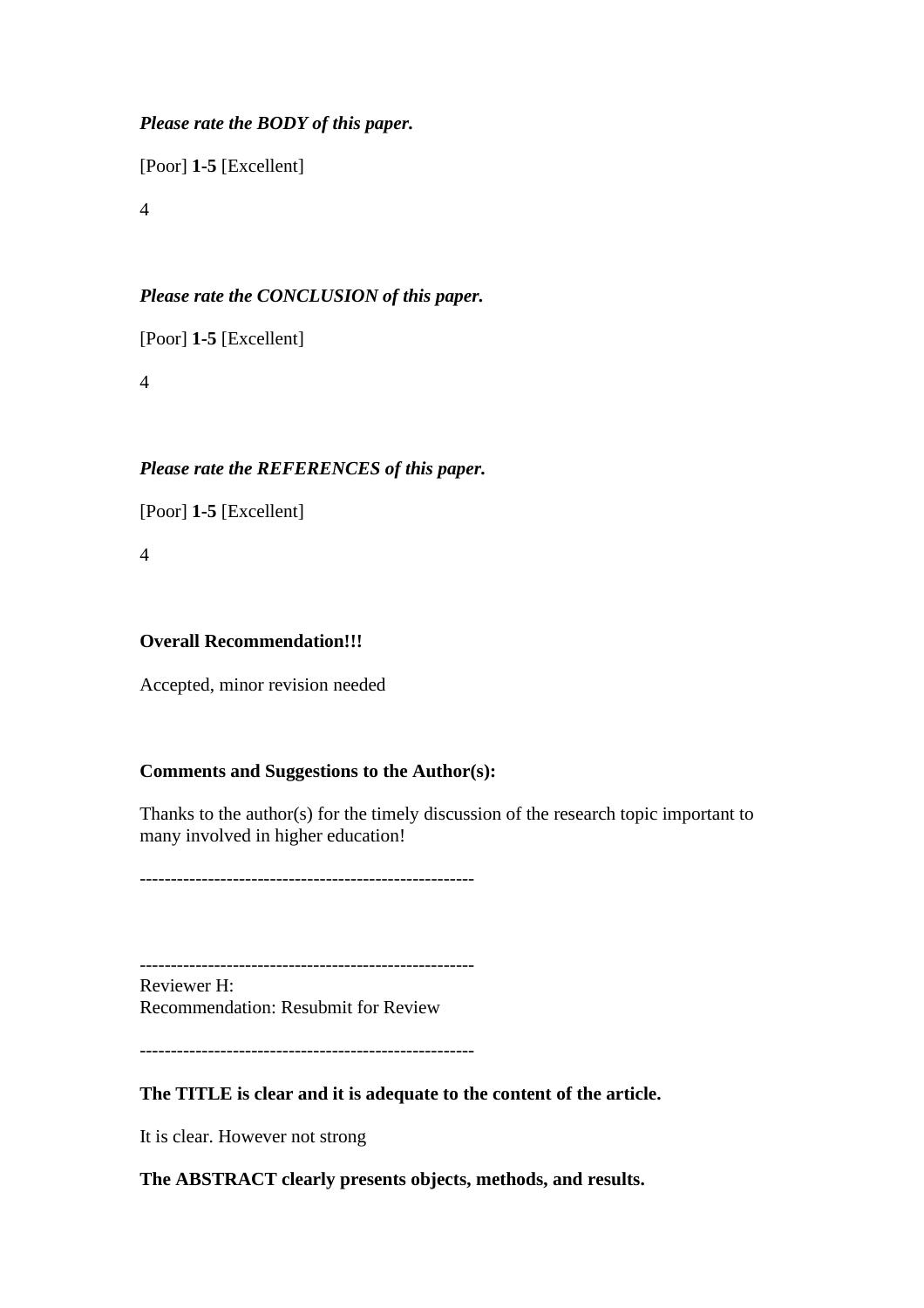#### It is OK. However, there are some missed information and need to revise

#### **There are a few grammatical errors and spelling mistakes in this article.**

1. Yes, need to improve 2. Need professional editor in English to help

### **The study METHODS are explained clearly.**

OK However, some are not clear

#### **The body of the paper is clear and does not contain errors.**

It has many good ideas. However, need to revise

#### **The CONCLUSION or summary is accurate and supported by the content.**

It is good

#### **The list of REFERENCES is comprehensive and appropriate.**

Not clear! Need to follow one unique writing style e.g. APA

#### *Please rate the TITLE of this paper.*

[Poor] **1-5** [Excellent]

3

#### *Please rate the ABSTRACT of this paper.*

[Poor] **1-5** [Excellent]

3

# *Please rate the LANGUAGE of this paper.*

[Poor] **1-5** [Excellent]

3

*Please rate the METHODS of this paper.*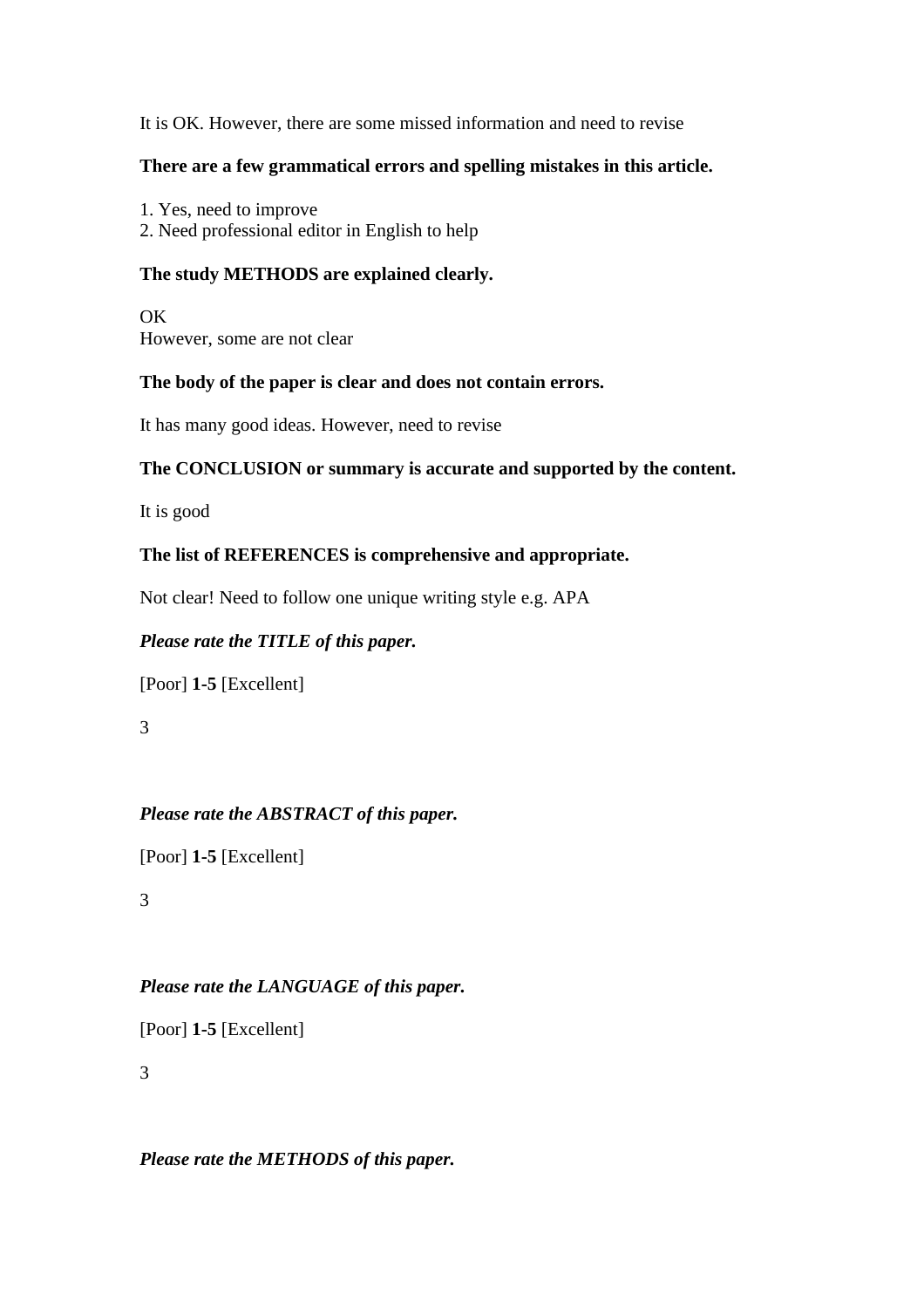[Poor] **1-5** [Excellent]

3

### *Please rate the BODY of this paper.*

[Poor] **1-5** [Excellent]

3

# *Please rate the CONCLUSION of this paper.*

[Poor] **1-5** [Excellent]

4

# *Please rate the REFERENCES of this paper.*

[Poor] **1-5** [Excellent]

2

#### **Overall Recommendation!!!**

Return for major revision and resubmission

#### **Comments and Suggestions to the Author(s):**

This article has many good ideas. However, it needs to be revise a lot

- 1- Clarify sentences .
- 2- Avoid to use long sentences
- 3- Show more in some points in details
- 4. Get help from professional English Editor

------------------------------------------------------

------------------------------------------------------

Reviewer K: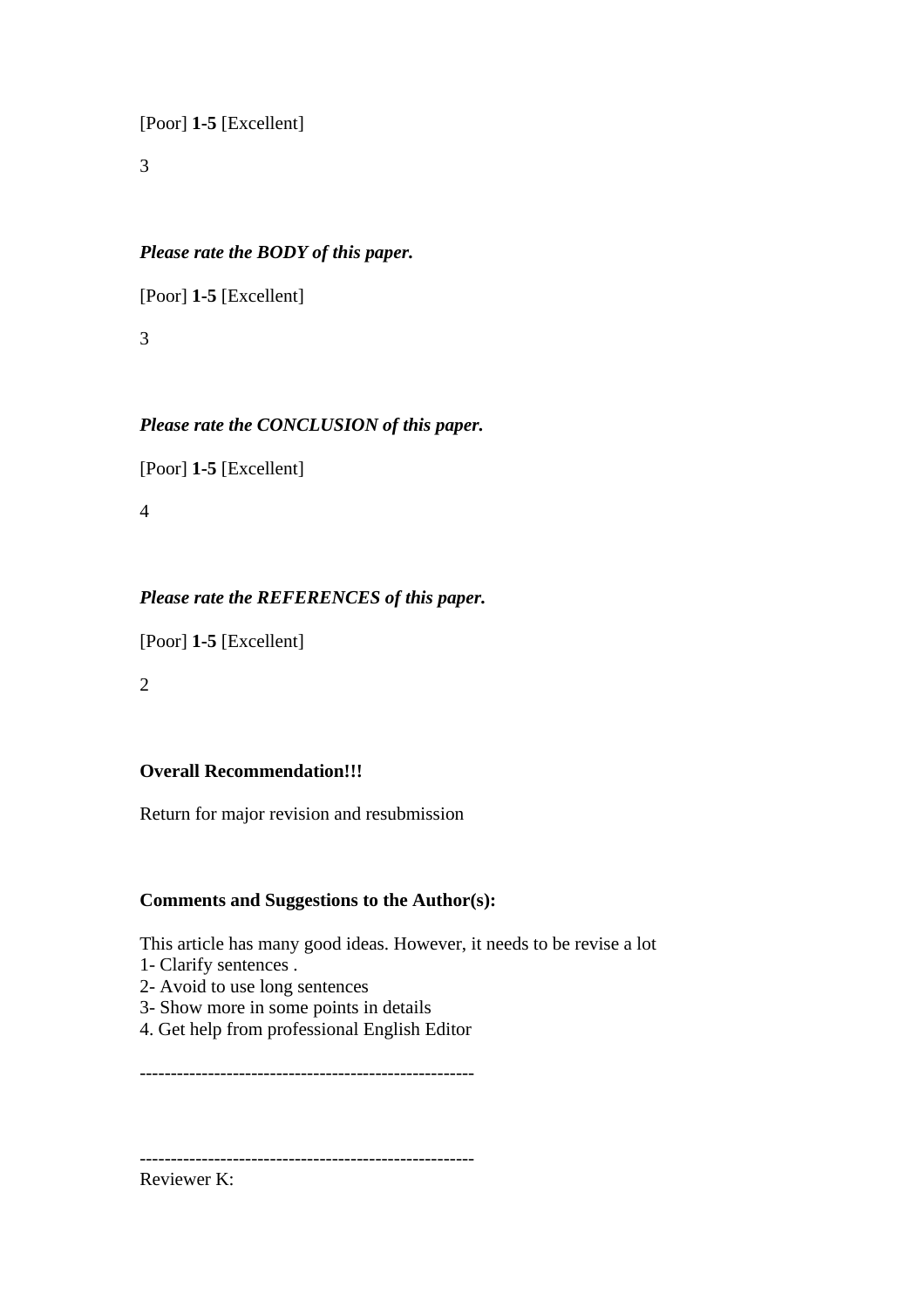#### Recommendation: Revisions Required

------------------------------------------------------

### **The TITLE is clear and it is adequate to the content of the article.**

The title responds to the context of the article, i. the activities of the higher school, organized by five higher education institutions, are discussed.

#### **The ABSTRACT clearly presents objects, methods, and results.**

The abstract of the article presents the parameters of the research, but the object of the research could be presented more clearly.

#### **There are a few grammatical errors and spelling mistakes in this article.**

The article uses the correct language.

#### **The study METHODS are explained clearly.**

The methods used in the article are explained and presented clearly.

#### **The body of the paper is clear and does not contain errors.**

The context of the article is clear.

#### **The CONCLUSION or summary is accurate and supported by the content.**

The findings are widely presented and in some cases lead to results and discussion. I think the conclusions should be more specific and conceptual. The findings should also be related to the purpose of the article and the results found.

#### **The list of REFERENCES is comprehensive and appropriate.**

It is recommended to review the sources presentation. Some sources are not in accordance with APA requirements.

#### *Please rate the TITLE of this paper.*

[Poor] **1-5** [Excellent]

5

#### *Please rate the ABSTRACT of this paper.*

[Poor] **1-5** [Excellent]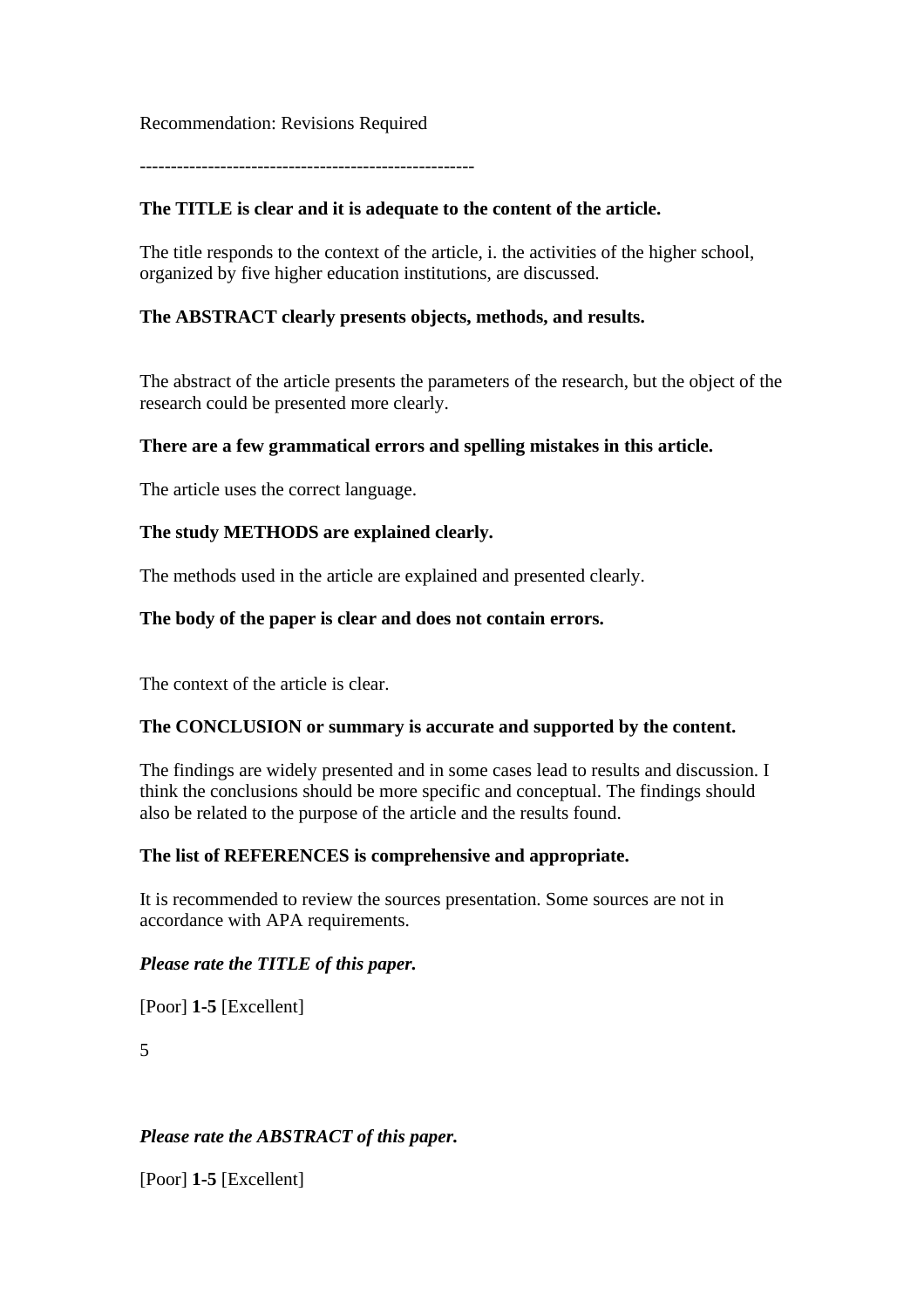#### *Please rate the LANGUAGE of this paper.*

[Poor] **1-5** [Excellent]

5

#### *Please rate the METHODS of this paper.*

[Poor] **1-5** [Excellent]

5

# *Please rate the BODY of this paper.*

[Poor] **1-5** [Excellent]

4

# *Please rate the CONCLUSION of this paper.*

[Poor] **1-5** [Excellent]

4

### *Please rate the REFERENCES of this paper.*

[Poor] **1-5** [Excellent]

4

#### **Overall Recommendation!!!**

Accepted, minor revision needed